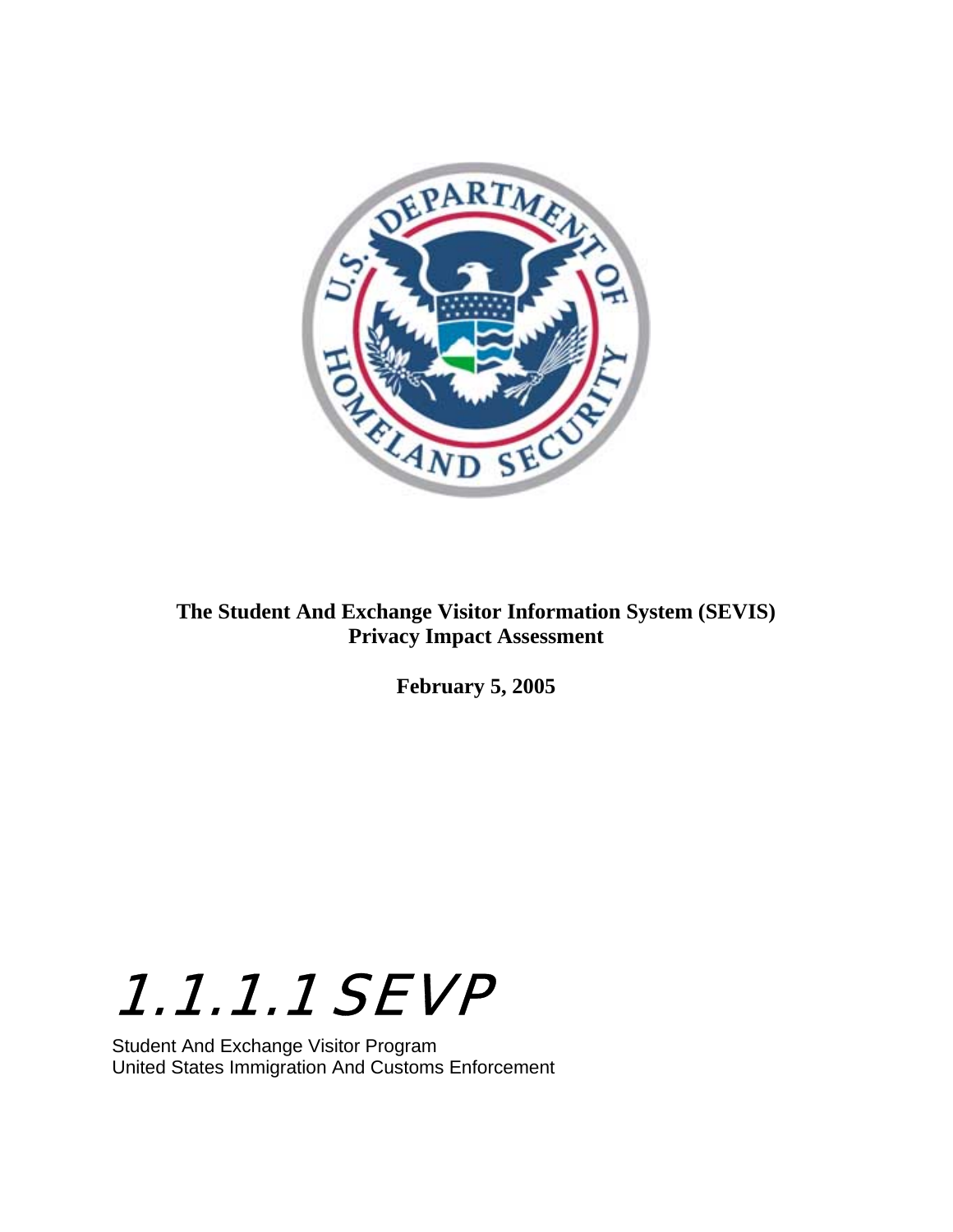| CAN INDIVIDUALS, SCHOOLS OR PROGRAM SPONSORS DECLINE TO PROVIDE INFORMATION, OR |  |
|---------------------------------------------------------------------------------|--|
|                                                                                 |  |
|                                                                                 |  |
|                                                                                 |  |
|                                                                                 |  |
|                                                                                 |  |
|                                                                                 |  |
|                                                                                 |  |
| APPENDIX C: SEVIS DATA SOURCES, FIELDS AND INTERFACES 18                        |  |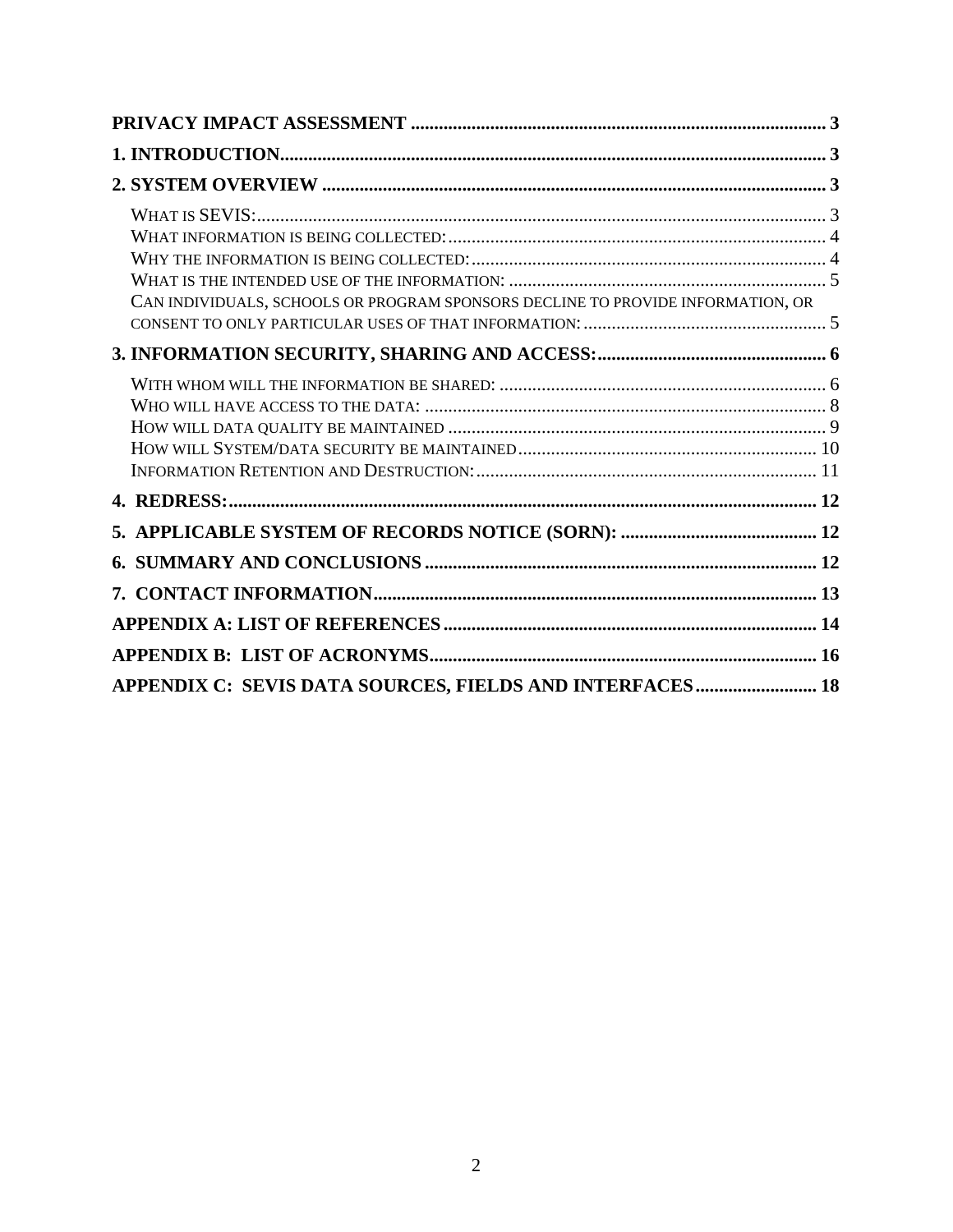### <span id="page-2-0"></span>**Immigration and Customs Enforcement (ICE) Student and Exchange Visitor Program (SEVP)**

## **Privacy Impact Assessment**

### **Student And Exchange Visitor Information System (SEVIS)**

## **1. Introduction**

Congress has mandated that the Department of Homeland Security (DHS), in consultation with the Departments of State (DoS) and Education, develop a national system to collect and maintain pertinent information on nonimmigrant students and exchange visitors, and the schools and exchange visitor sponsors that host these individuals in the United States.

To comply with Congressional mandates, DHS and, more particularly, U.S. Immigration and Customs Enforcement (ICE) within DHS, have created the Student and Exchange Visitor Information System (SEVIS). SEVIS maintains information on nonimmigrant students and exchange visitors (F, M and J Visas) and their dependents, and also on their associated schools and sponsors. In order to assess the privacy issues associated with the collection, maintenance and use of SEVIS, which includes necessary sharing with other agencies, the DHS Chief Privacy Officer directed that a Privacy Impact Assessment (PIA) be performed in accordance with the guidance issued by OMB on September 26, 2003, and that the PIA be periodically updated as necessary to reflect future changes.

## **2. System Overview**

## *What is SEVIS:*

SEVIS is an Internet-based system that allows DHS to collect, maintain and use accurate and current information on nonimmigrant students, their dependents, and the approved schools and designated United States sponsors that host nonimmigrant students.

SEVIS enables schools and sponsors to transmit information, via the Internet, to DHS, ICE, and DoS throughout a student or exchange visitor 's stay in the United States. SEVIS receives event notifications (electronic updates to SEVIS records on students and exchange visitors) and maintains up-to-date information about events involving nonimmigrant students and exchange visitors, such as visa issuance, admission at the Port-of-Entry (POE), registration at the school or validation of an exchange visitor's participation in their exchange program by the sponsor, changes of U. S. address, program extensions, employment notifications, and changes in program of study. SEVIS will also provide system alerts, event notifications, and reports to the end-user schools and sponsors.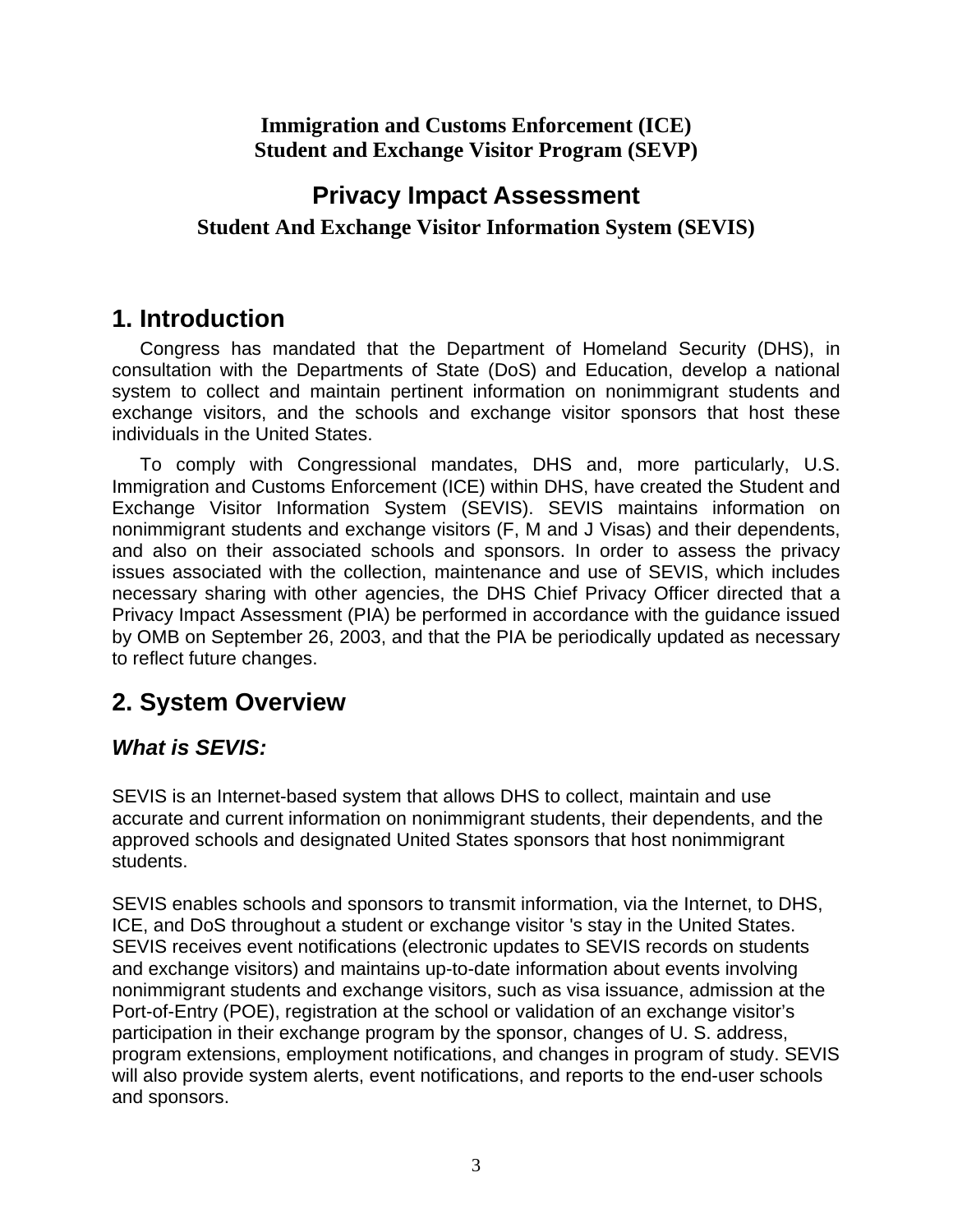<span id="page-3-0"></span>SEVIS applies to F, J, and M nonimmigrants and their dependents only. F nonimmigrants are foreign students pursuing a full course of study in a college, university, seminary, conservatory, academic high school, private elementary school, other academic institution, or language training program in the United States that has been approved to enroll foreign students. J nonimmigrants are foreign nationals who have been selected by a sponsor designated by the DoS to participate in an exchange visitor program in the United States. M nonimmigrants are foreign students who are pursuing a full course of study in a vocational school or other recognized nonacademic institution in the United States that has been certified to enroll foreign students.

SEVIS also maintains information on each of the certified schools and designated sponsors and the SEVIS officials administering their programs. This information is used by DHS and DoS to monitor compliance with regulatory requirements. The schools and exchange visitor programs that participate in SEVIS include, but are not limited to, high schools, universities, two-year colleges, vocational training schools, flight schools, language schools, and public and private sector academic organizations. Exchange visitor sponsors can be involved in the following categories of programs: student (high school/college); trainee; teacher; professor; research scholar; short-term scholar; specialist; international visitor; alien physician; government visitor; au pair; camp counselor; and summer work/travel. DHS certifies the schools that are part of SEVIS, while DoS designates the exchange program sponsors.

## *What information is being collected:*

#### *Nonimmigrant Students and Exchange Visitors*

In most cases, information about nonimmigrant students and exchange visitors is collected by a certified school or designated sponsor and entered by those entities directly into SEVIS. The information collected includes the nonimmigrant's name, country of birth, date of birth, country of citizenship, educational background, information on the education/program activity for which the individual is seeking admittance, and passport and visa information. A complete list of information collected and maintained in SEVIS on all nonimmigrant students, exchange visitors, and their dependents is listed in Appendix C.

#### *Certified Schools and Designated Sponsors*

Certified schools must provide specific information regarding the school, the nature and requirements of the educational program, location and contact information, and costs to attend. Designated sponsors must provide similar information regarding their exchange visitor programs. A full list of information collected from schools and sponsors is listed in Appendix C.

## *Why the information is being collected:*

The information is being collected pursuant to statutory mandates. (Appendix A lists these authorities.) Collection allows DHS to have current information relating to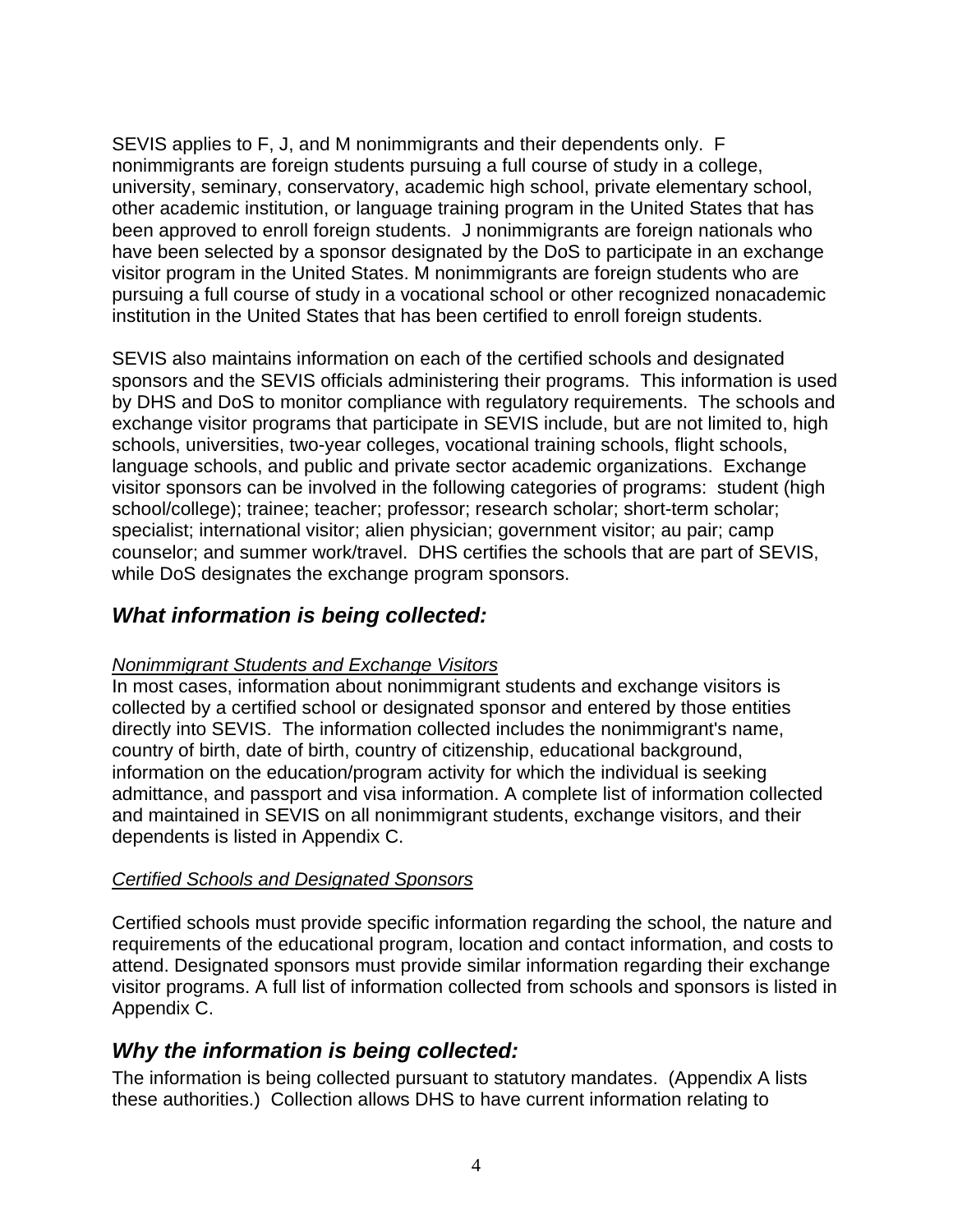<span id="page-4-0"></span>nonimmigrant foreign students and exchange visitors during the course of their stay in the United States. The information, which is required to be continuously updated, facilitates DHS oversight and enforcement activities concerning nonimmigrant students and exchange visitors.

## *What is the intended use of the information:*

DHS, primarily the components of the Directorate for Border and Transportation Security and the United States Citizenship and Immigration Services, uses the information collected and maintained by SEVIS to carry out portions of its national security, law enforcement, and immigration control functions. Through SEVIS, DHS can enhance enforcement capabilities by providing accurate and timely information to support informed decisions, data analysis and the identification of status violators. Specifically, SEVIS information enhances enforcement capability by:

- Ensuring the entry of legitimate, eligible F, M and J nonimmigrant students and exchange visitors,
- Providing DHS officers with easy access to real-time SEVIS data to support compliance and adjudicative efforts.
- Enhancing data analysis and intelligence collection for investigators and intelligence analysts.
- Enhancing the capability to identify document fraud and take appropriate actions.
- Facilitating the monitoring and periodic review of certified schools and designated exchange visitor program sponsors.

SEVIS information is also used by other agencies beyond DHS for functions related to nonimmigrants' presence in the United States. For example:

- SEVIS supports the visa process by providing officials at the DoS Bureau of Consular Affairs advance electronic data on nonimmigrant visa applicants prior to visa issuance and prior to a nonimmigrant's entry into the United States.
- SEVIS information supports the efforts of federal law enforcement partners of DHS, such as the Federal Bureau of Investigation within the Department of Justice, for enforcement, counter-terrorism and national security purposes.

## *Can individuals, schools or program sponsors decline to provide information, or consent to only particular uses of that information:*

No. The admission into the United States of any F, M and J nonimmigrant is contingent upon submission of the required information. Anyone who does not provide the required information will not be able to obtain the appropriate visa from DoS. Additionally, schools and sponsors must submit the required institutional information in order to be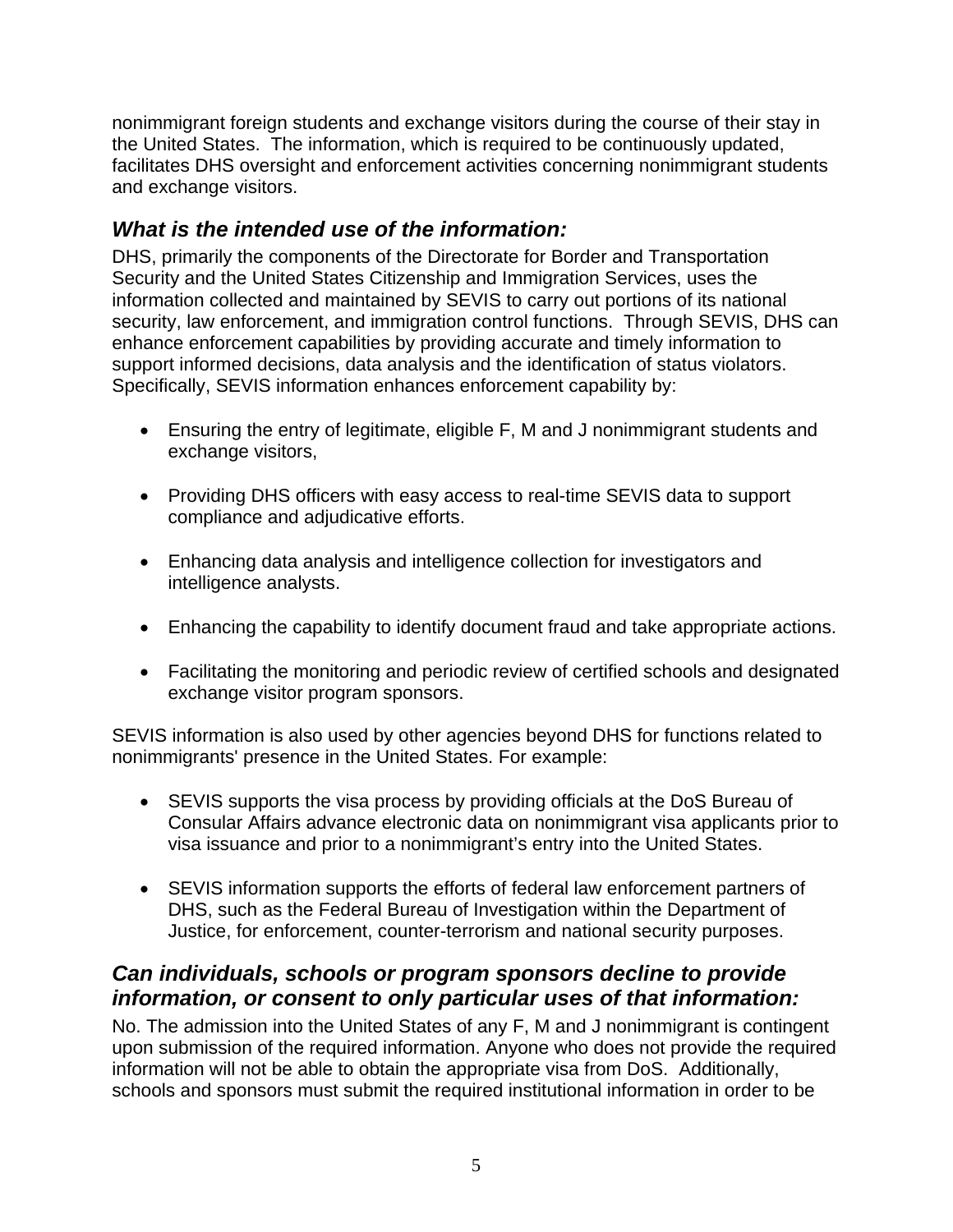<span id="page-5-0"></span>certified by DHS or designated by DoS to host F, M and J nonimmigrants. Only those institutions that have been certified or designated by the SEVIS Program may host nonimmigrant F, M and J students and exchange visitors.

## **3. Information Security, Sharing and Access:**

## *With whom will the information be shared:*

SEVIS interfaces and shares updated information with other systems that collect and maintain data on students and exchange visitors as they flow through various government processes. The following is a simplified representation of an F, M or J nonimmigrant's progression, and the systems that share information along the way;

- 1. A SEVIS record is created on a prospective F, M or J nonimmigrant when he or she applies and is accepted by a school or sponsor to participate in a program.
- 2. Specific information on these nonimmigrant applicants is provided to the DoS Consular Consolidated Data system to support the visa issuance process. If approved, the nonimmigrant is granted an F, J or M visa.
- 3. When the nonimmigrant departs for the United States, his or her departure triggers additional sharing of information. The Interagency Border Inspection System (IBIS), under the auspices of Customs and Border Protection within DHS, receives information on the nonimmigrant from the DoS Office of Consular Affairs, as well as advance passenger information (API) from carriers. IBIS then passes this information to two other DHS systems: Arrival and Departure Information System (ADIS) and SEVIS.
- 4. CBP officials have access to SEVIS information on a nonimmigrant when he or she enters through a port of entry (POE), to assist CBP in the admission process. Entry information is recorded in the ADIS system, which then passes the updated information to SEVIS.
- 5. The nonimmigrant reports to his or her respective school or sponsor and begins participation in the program. At that point the school or sponsor activates that individual's record in SEVIS by noting that the individual has commenced the program. During the nonimmigrant's stay in the United States, the school or sponsor constantly updates the SEVIS record. If the nonimmigrant falls out of status for any reason, that information is made available to the Compliance Enforcement Unit within ICE in support of investigative action. If the nonimmigrant is eligible for and requests (among other things) reinstatement, a change of status, or employment (i.e. Optional Practical Training or OPT) the approval or denial of that application is recorded in another DHS system, the Computer Linked Applications Information Management System (CLAIMS 3) and passed to SEVIS to update the individual's record.
- 6. When a nonimmigrant completes participation in his or her program, the nonimmigrant is required to leave the United States. SEVIS is updated to indicate program completed. The nonimmigrant's exit information is recorded in the ADIS system.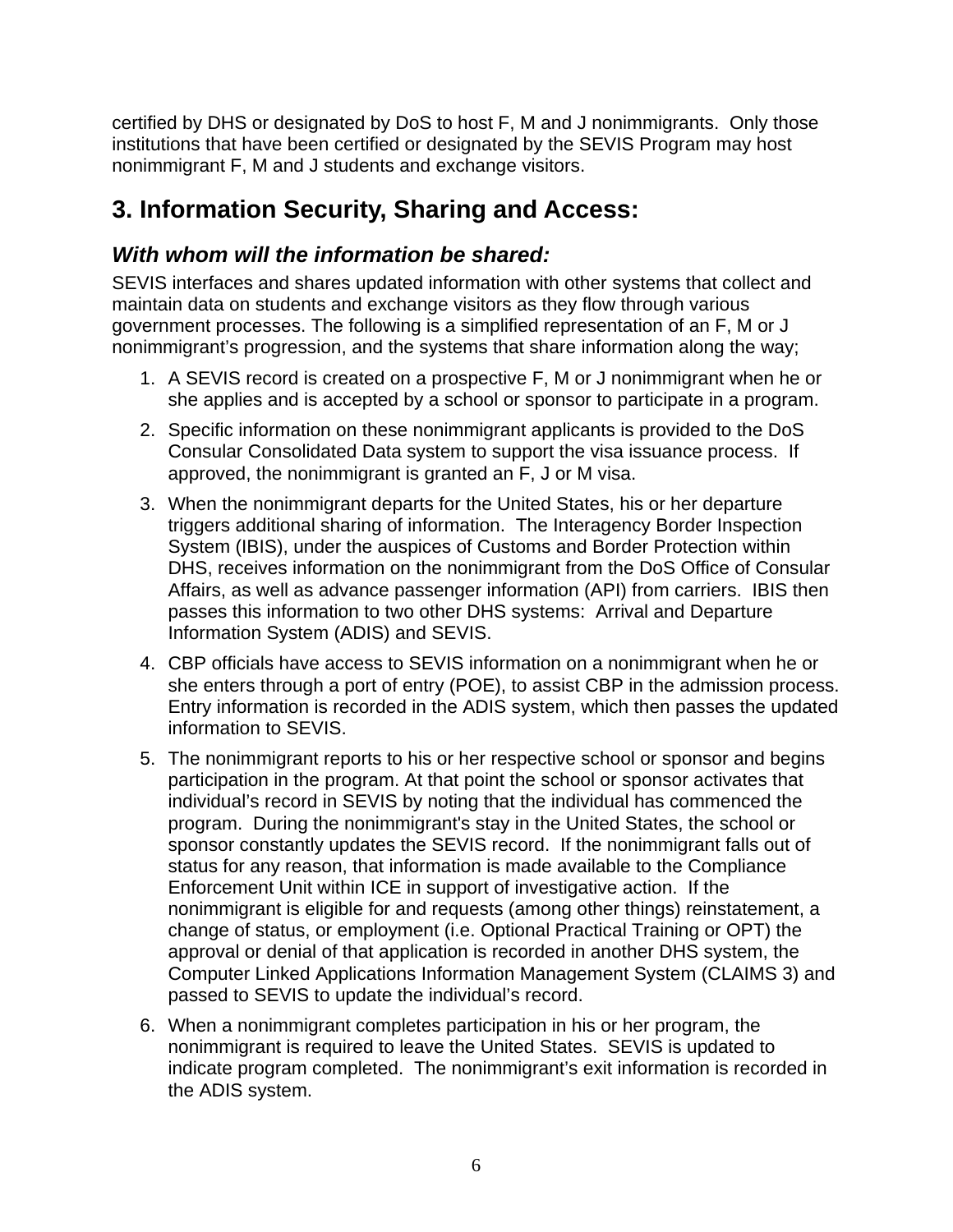Additionally, SEVIS provides information to the (US-VISIT) system on students, exchange visitors, and dependents that are no longer eligible to remain in the United States under the student and exchange visitor category. SEVIS receives a log file from US-VISIT as feedback on the data sharing process, which contains statistical information from processing the SEVIS data.

The DHS Password Issuance Control System (PICS) interfaces with SEVIS to update identification/user role information on "authorized" users of the system. This system also provides updates to SEVIS when a user has been removed from the authorized user list. Additionally, SEVIS interfaces with the DHS I-901 fee payment processing system and with the DoS Consolidated Consular Database (CCD) in order to validate individual payments. This interface uses the SEVIS ID and last name, or SEVIS ID and date of birth to match the I-901 record with the SEVIS record.

 The diagram below depicts the system architecture with respect to the current interfaces with other systems, and illustrates the flow of information and the connections and relationships between SEVIS and external systems.

*Note: Appendix C lists the specific nonimmigrant, school and sponsor data that is captured by the system and its associated interfaces.*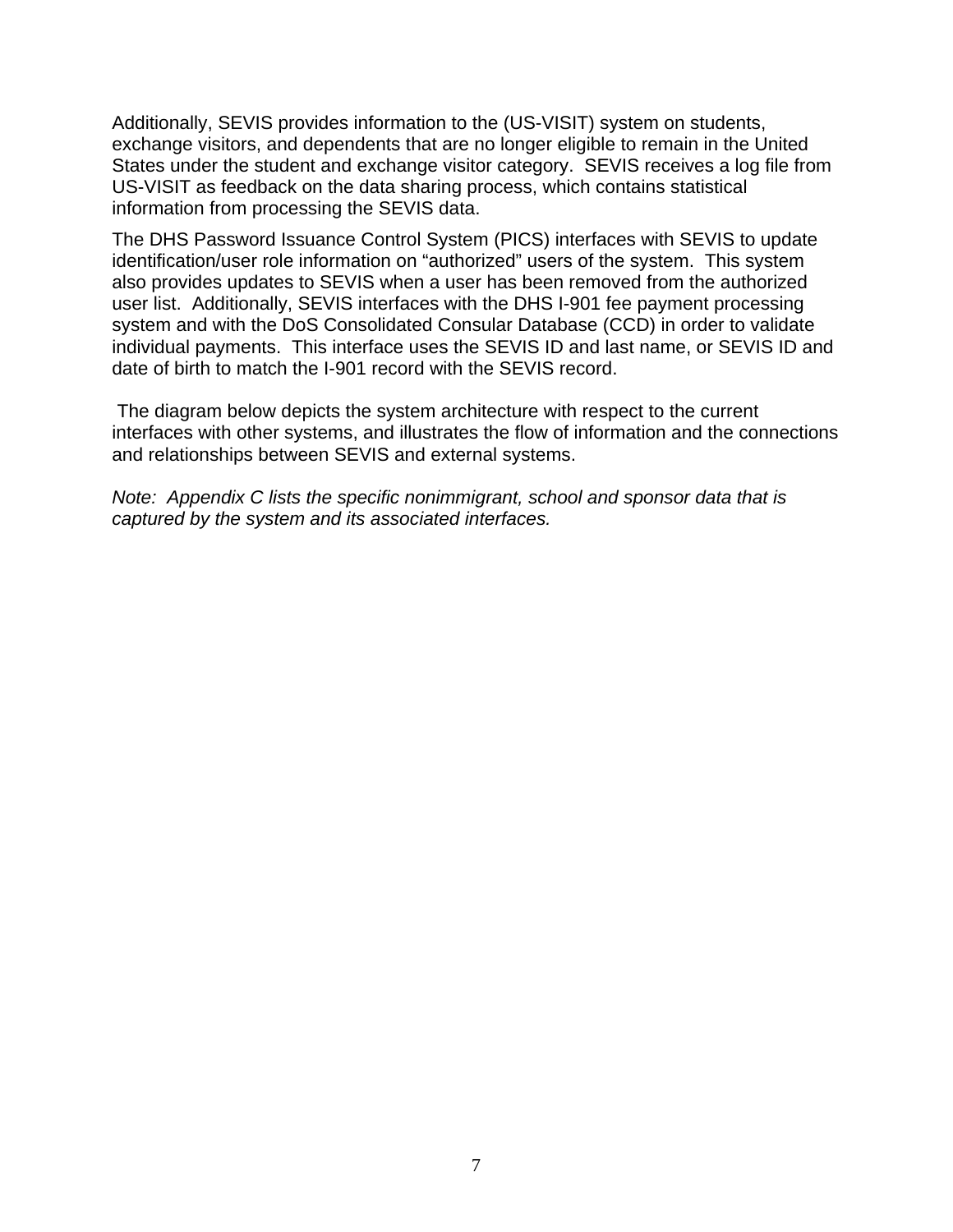<span id="page-7-0"></span>

## *Who will have access to the data:*

The following government agencies have direct access to SEVIS data:

- DHS ICE, CIS, and CBP
- DoS Office of Exchange Coordination and Designation, Office of Consular Affairs
- DOJ -FBI

The following non-government entities have direct access to appropriate portions of SEVIS data:

• Schools that have been certified by DHS to use SEVIS and create/update the records of F&M visa holders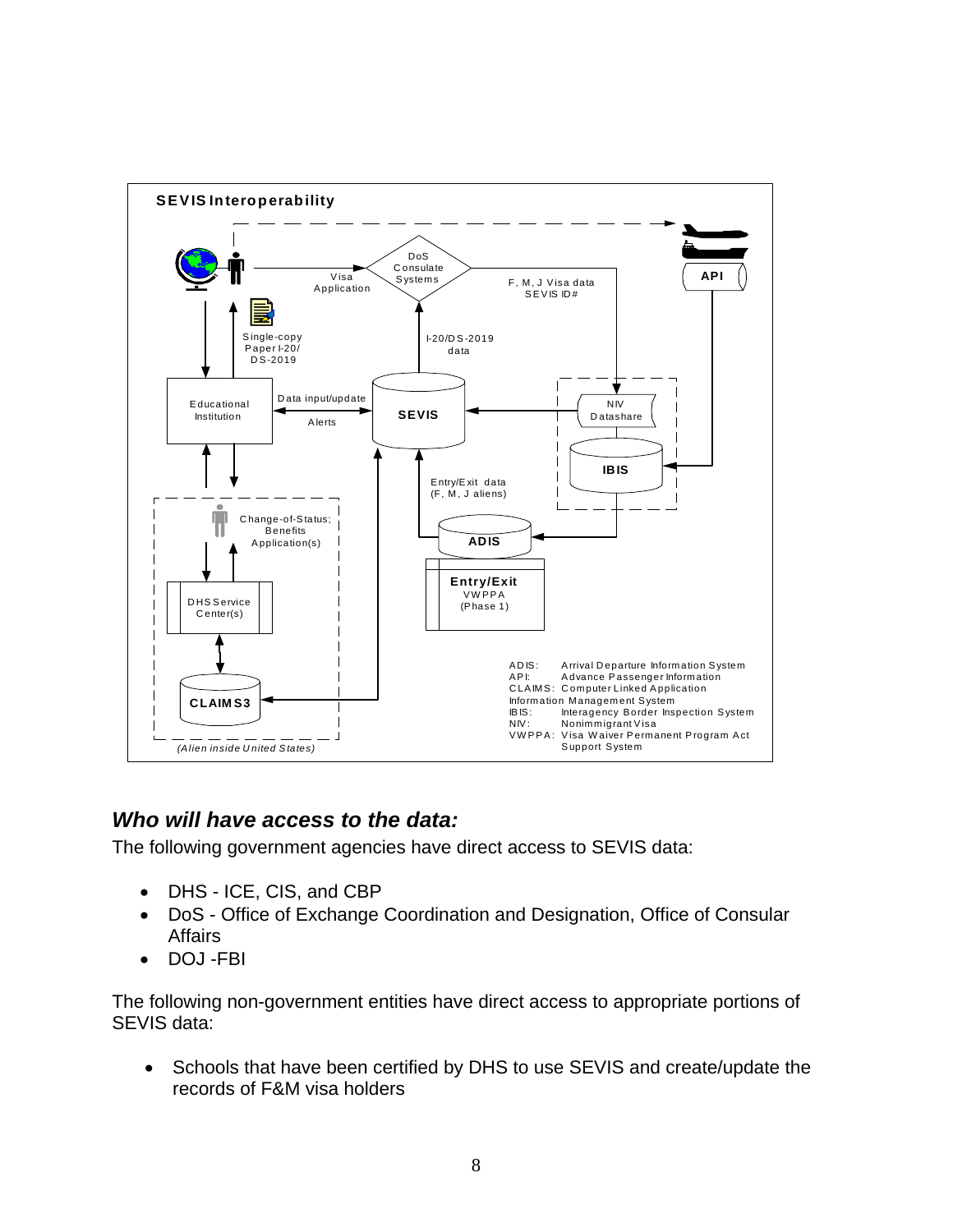<span id="page-8-0"></span>• Sponsors that have been designated by DoS to use SEVIS and create/update the records of J visa holders

Non-government users of SEVIS information include Principal Designated School Officials (PDSOs) and Designated School Officials (DSOs) at DHS-certified educational institutions, and Responsible Officers (ROs), and Alternate Responsible Officers (AROs) of DoS-designated exchange visitor program sponsors. PDSOs, DSO and ROs are the individuals responsible for entering nonimmigrant data into SEVIS, and for updating that data as required.

## *How will data quality be maintained*

Information is checked for accuracy at multiple stages throughout the life cycle of the data. Each school and sponsor that is entered into the system undergoes a thorough approval process to ensure that the entity is identified correctly and the information supplied on the institution is accurate. The schools and sponsors enter student, exchange visitor and dependent data. This information is then printed out on either Form I-20 (for F & M) or Form DS-2019 (for J). If any information on this form is inaccurate, the errors may be identified by the student/ exchange visitor himself/herself upon receiving the form, at the DoS Consular office where the individual applies for a visa, at the POE when entering the country, or at the school/sponsor itself during registration and attendance. In addition, information received through electronic interfaces from other DHS and DoS systems is monitored on a daily basis. A dedicated production support team within DHS monitors the interfaces and reports on any errors encountered, including discrepancies in the data. If the data is not consistent with the information already in SEVIS, the record is rejected, the data is documented in an interface error log, and the error log is made available to the other DHS and DoS systems.

Specific data that has been identified as erroneous can be corrected by a process called "data fix". A data fix can only be registered with DHS by the school or sponsor. Data fix requests are registered with the SEVIS help desk and given a help desk ticket number, which is used to track the case through resolution. After a comprehensive review of the alleged error and other actions related to the data fix, the request is either denied or the record is corrected to reflect the proper information. This review adds a level of control, or quality assurance, to the process in place. Only specifically designated system administrators at DHS can perform "data fixes." Prior to applying the update to a record, each "data fix" request must be reviewed and approved by DHS (The SEVIS Program for F & M records) or DoS (Office of Exchange Coordination and Designation for J records).

**Individuals accepted for participation by multiple schools and sponsors have multiple SEVIS ID numbers/records. To ensure accuracy of data, however, SEVIS automatically performs nightly maintenance that cancels unused SEVIS IDs/records, when certain pre-set conditions are met. Eventually this leaves only one valid and current ID/record for the individual**.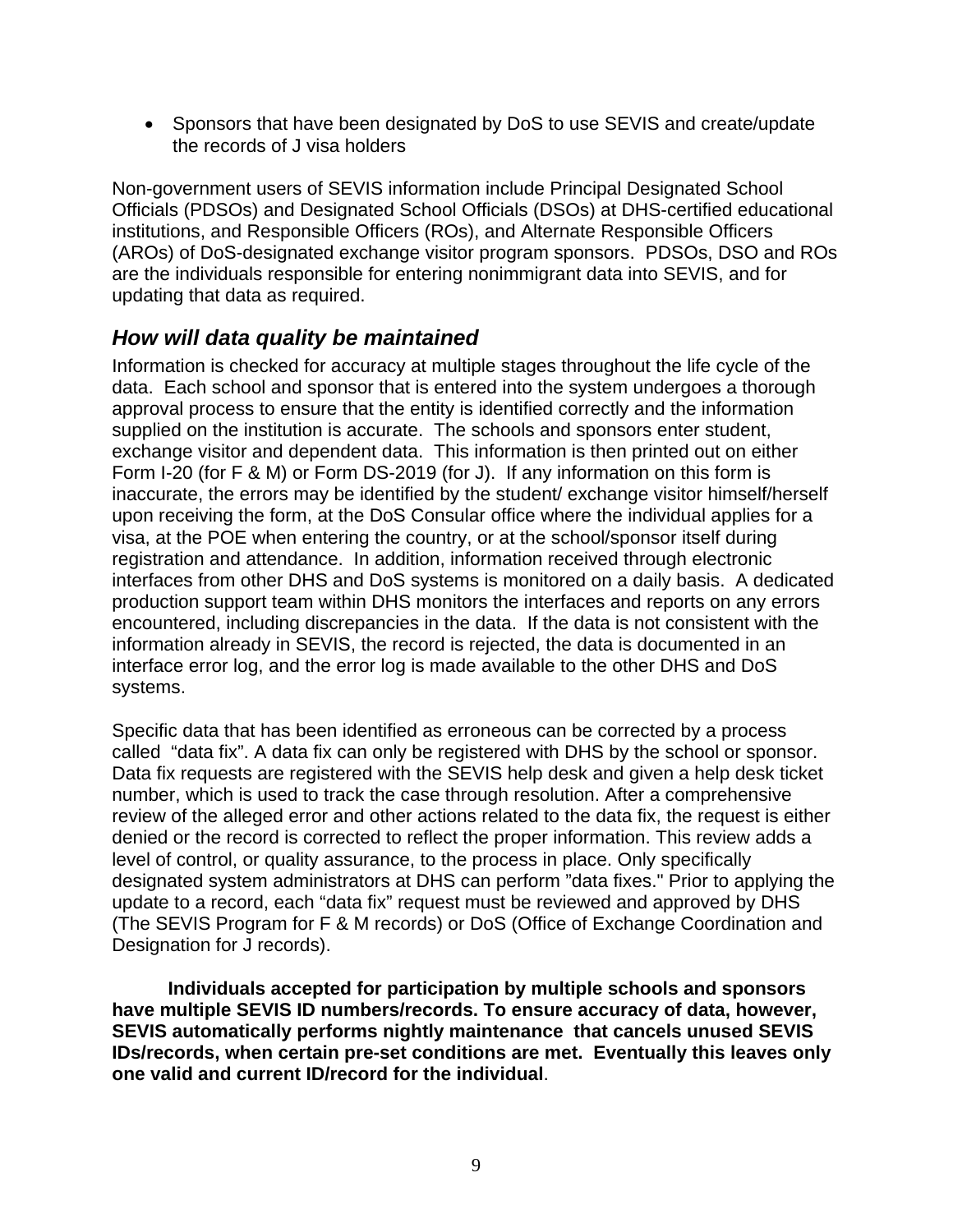### <span id="page-9-0"></span>*How will System/data security be maintained*

DHS appreciates the sensitivity of the personal data supplied by individuals, regardless of their nonimmigrant status, and applies safeguards to this information to protect it from unauthorized access.

Physical Security: SEVIS is physically housed in a Government-secured facility located in Rockville, Maryland and at a contingency site in Dallas, Texas. Web and application servers for the DHS Web Services reside in the Justice Online Information Network at JDC-W. Access to the Web Services infrastructure is from the public Internet through equipment maintained by the Department of Justice (DoJ), and from the ICE Intranet, through servers, routers, switches, and firewalls, some maintained by DoJ and some maintained by DHS network staff.

Data Security: SEVIS is managed at a single data center, but operates under two separate environments—the DHS Web Services in the DoJ eGov area for Internet connectivity and the DHS Intranet Web cluster on the application servers. All DHS users access SEVIS via the Intranet. DoS users may access via the Internet. Non-Government users access SEVIS through an Internet connection. Access to the SEVIS batch interface from an authorized school or sponsor requires that the school/sponsor has obtained and submitted to SEVIS a digital certificate from VeriSign. All Internet sessions are available only through an encrypted session.

SEVIS has been granted an Interim Authority to Operate under the Federal Information Security Management Act (FISMA). All systems are required to undergo system security certification and accreditation (C&A); SEVIS currently has been granted an Interim Authority to Operate until April 15, 2005, based on the last approved C&A in October 15, 2004. SEVIS is currently in the process of pursuing a full C&A based on Release 4.14, which was released January 2005. The full C&A provides that SEVIS is meeting those DHS current system security requirements that are within the scope of SEVIS.<sup>[1](#page-9-1)</sup> Additionally, the system undergoes constant review by the Computer and Telecommunications Security group within DHS. This group participates in regularly scheduled release meetings in order to stay abreast of upcoming changes related to system security. Any time a change involving system security is made to the system, the effects are noted in relevant security documents. This process includes a risk assessment, as well as a security test and evaluation process. The findings of each are provided in a security report document.

Secure Identification/Password Access and Monitoring: PICS provides SEVIS user identifications (IDs) for all DHS and DoS approved users. Once approved, users are prompted to create their own unique password in order to obtain access. User IDs & passwords are recorded and monitored by PICS. A SEVIS user has to go through an authentication process using his or her specific ID and password, before retrieving data from the system. ID and password inactivity for a period of 30 days or more will

 $\overline{a}$ 

<span id="page-9-1"></span>*<sup>1</sup>* There are some requirements that will necessitate a global solution from DHS for all IT systems and which cannot be implemented at this time.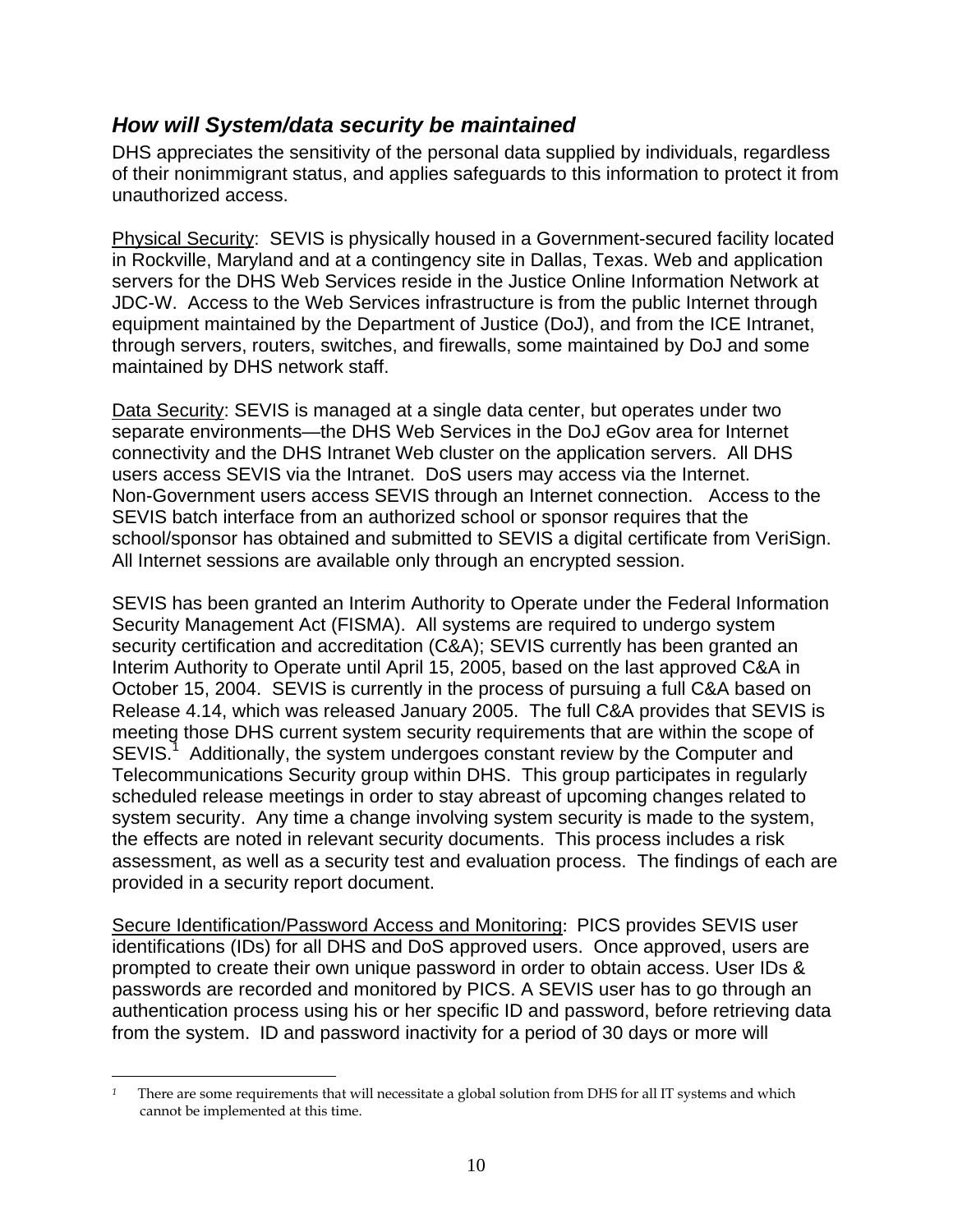<span id="page-10-0"></span>automatically lock a user out of the system and require a reset of the password by PICS, before access can be regained. Additionally, three unsuccessful attempts to access the system with an incorrect combination of ID and password will also lock a user out of the System.

SEVIS records and maintains information on session activity (user ID, log on time, duration of session, log off time, etc.) each time a user accesses the system. Additionally, SEVIS maintains a record of all changes that a user makes to the data in the system. These features provide an audit trail of all user actions, which can be utilized to monitor and analyze user activity for compliance. These features also provide a means to ensure data integrity.

Risk Mitigation: DHS recognizes the privacy risks associated with allowing nongovernment access to a government system. However, SEVIS was specifically designed to be accessed by non-government users (schools and sponsors) so they could create the students' and exchange visitors' records and keep them up to date in the database. The measures and processes put in place for school certification, sponsor designation, and ID/password issuance offset and minimize this privacy risk.

## *Information Retention and Destruction:*

In accordance with the provisions of 44 U.S.C. 3303a, SEVIS records are retained and disposed of according to Disposition Schedule N1-563-04-1, approved by the Archivist of the United States on February 11, 2004.

Specifically, there are three types of data files that are retained for SEVIS:

- 1. The batch data temporary files (containing student records) are retained for a period not to exceed 1 year. These files are held temporarily on a server within the DoS data center and electronically purged.
- 2. Beta test files are retained for 60 days on-line and electronically purged.
- 3. Student/ exchange visitor data files residing in SEVIS proper are backed-up daily and retained/archived for 75 years.

Outputs (data sets pulled from the database for specific uses) are destroyed when no longer needed for agency business.

For historical purposes, and because specific immigration law enforcement or benefit case file research can span decades DHS/ICE maintains student/exchange visitor data files in accordance with the above disposition schedule for their entire 75-year retention period. If the data becomes too large it will be copied onto electronic media and stored at the DOJ Data Center in Rockville, MD or Dallas, TX. At the end of the retention period, files are electronically expunged from fileservers and Compact Disks (CDs) through a method called degaussing, which is a means of erasing magnetic media and removing the remnants of previously recorded signals. The degauss process is achieved by passing magnetic media through a magnet field more powerful than the media itself in order to rearrange the magnetic particles.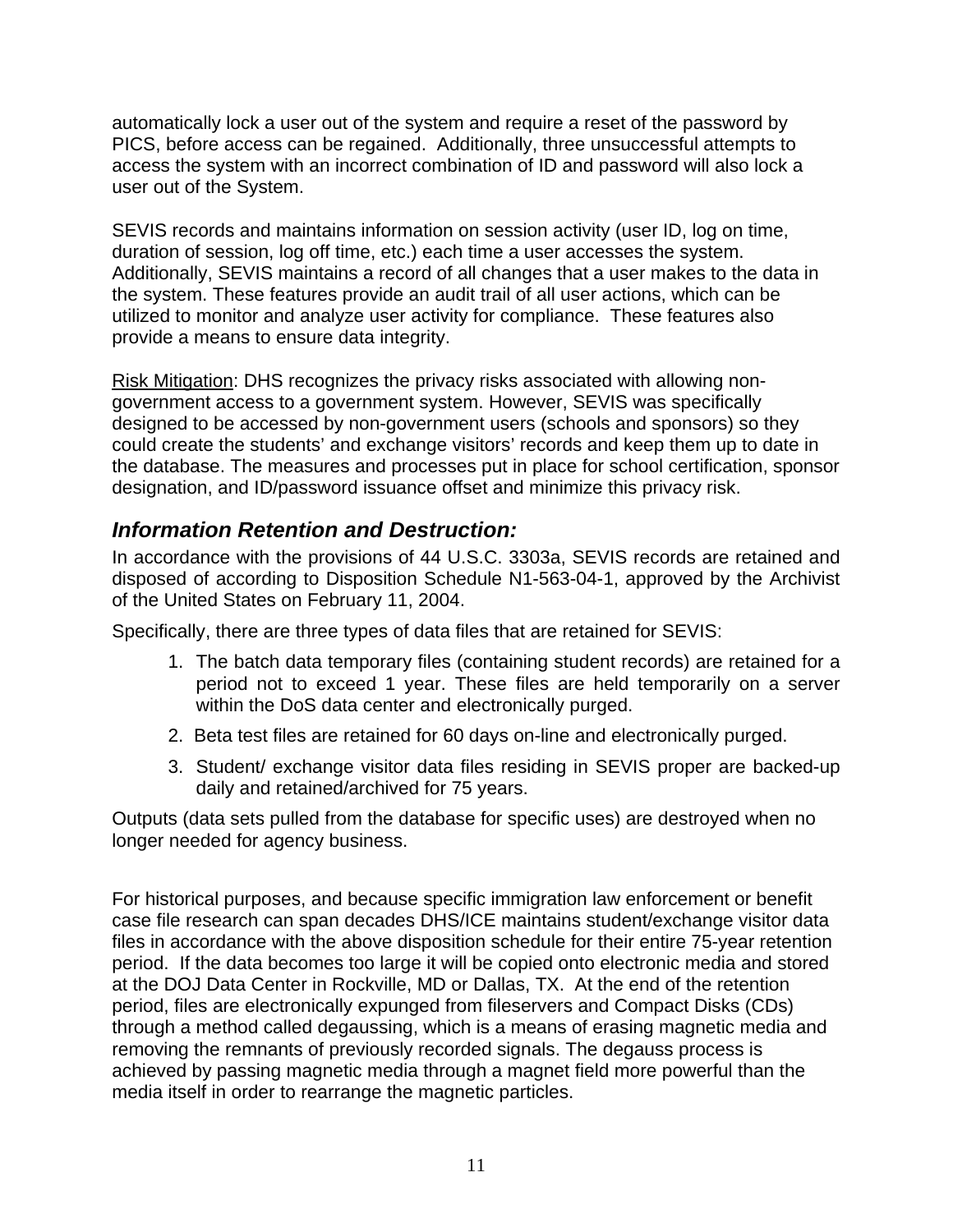## <span id="page-11-0"></span>**4. Redress:**

Individuals: Students and exchange visitors can view their own personal information contained in SEVIS at any time simply by contacting the applicable school official or sponsor. In fact, it is essential for SEVIS data integrity that individuals continuously interact with school and program officials to ensure that the information in SEVIS remains current. Corrections to portions of the personal information on nonimmigrants in SEVIS can be supplied to the respective DSO/RO, who will update the record in SEVIS. However, only DHS headquarters personnel can update certain portions of the record via a data fix (described previously), such as changing a "terminated" record back to "active". Host families can continuously update the information in SEVIS relating to them through the nonimmigrant they are hosting, or by contacting the DSO/RO at the nonimmigrant's school or sponsor. Additionally, nonimmigrant students can file for "reinstatement" of their status, if they feel that their record was terminated incorrectly, or if they have mitigating information affecting their status. Reinstatements are filed with the appropriate USCIS District Office. Exchange visitors do not have the option of applying for reinstatement.

Institutions: Corrections to information on schools or sponsors can be submitted to DHS/DoS via an updated certification/designation petition from the school or sponsor. DHS will review the request and update the record in SEVIS as appropriate.

## **5. Applicable System of Records Notice (SORN):**

Because SEVIS maintains and uses information about nonimmigrants whose status may change, and includes historical records on former F, M and J nonimmigrants, and because SEVIS maintains information on the sponsors for nonimmigrant students, SEVIS has created its own system of records. This decision reflects the DHS policy to apply robust privacy protections to all individuals and is consistent with guidance issued by the Office of Management and Budget (OMB) encouraging agencies that maintain record systems containing commingled information about citizens and aliens "to treat such systems as if they were, in their entirety, subject to the Act." OMB, Privacy Act Implementation: Guidance and Responsibilities, 40 Fed. Reg. 28948, 28951 (July 9, 1975). A Privacy Act notice for this system is being published contemporaneously with this PIA.

## **6. Summary and Conclusions**

SEVIS collects personal information on nonimmigrant students, exchange visitors (F, M, and J visas), and certain USCs and LPRs, and shares it internally and externally with agencies that have a need for the information in the performance of their duties. In operating this system, SEVIS program managers are mindful of the privacy concerns surrounding the information that is collected and have taken steps to ensure that any privacy risks are mitigated to the extent possible.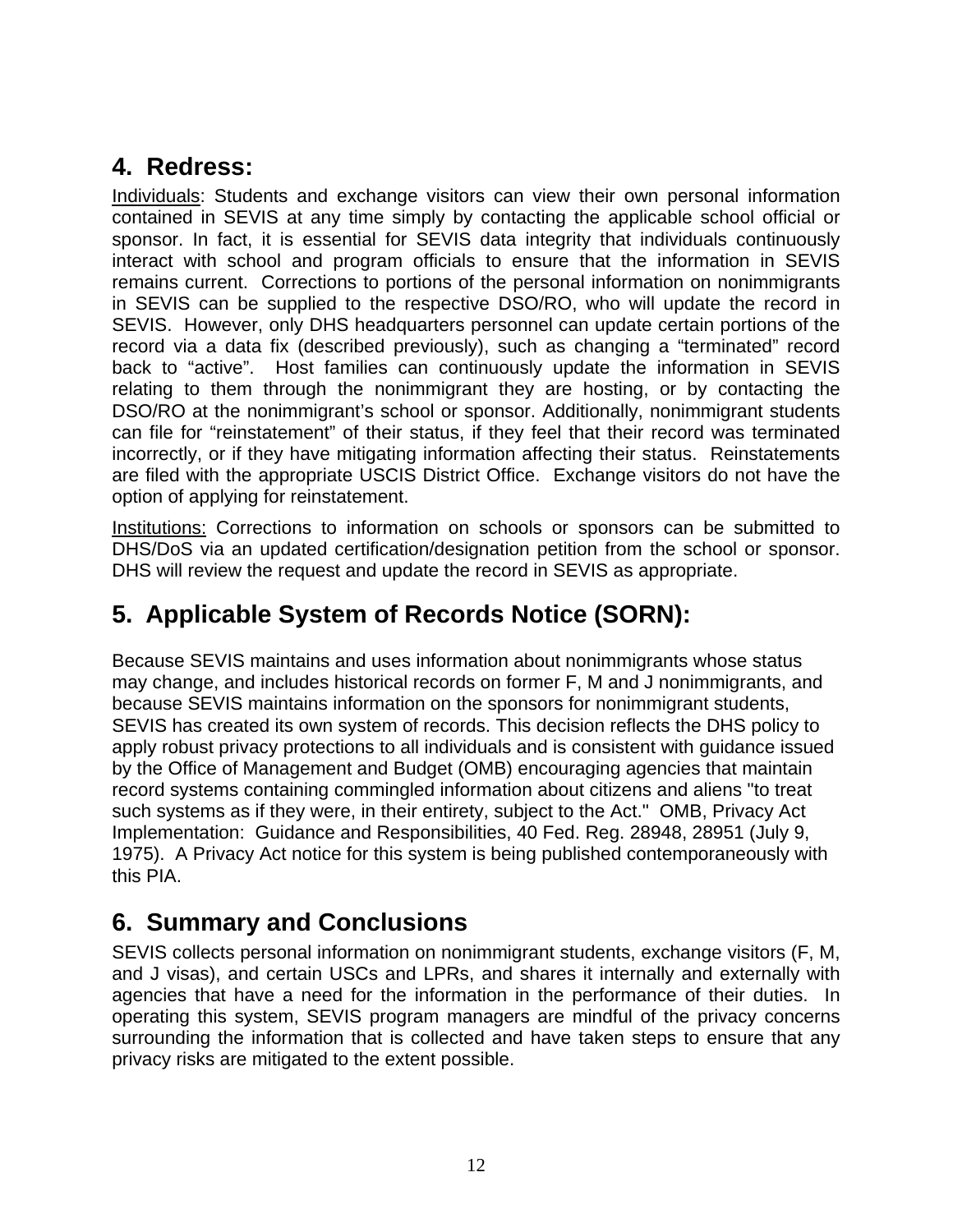<span id="page-12-0"></span>Because the data is obtained in the first instance from nonimmigrant students and exchange visitors and is updated based on information they provide to their schools and sponsors, data integrity is enhanced and the likelihood of an incorrect determination being made is substantially reduced. Once obtained, moreover, the SEVIS Program takes steps to ensure that the data is shared in strict conformity with memoranda of understanding detailing privacy and security requirements.

## **7. Contact Information**

The SEVIS Program is committed to a continuous process of improvement. Please contact us with your comments, concerns, or suggestions:

- By mail: SEVIS Program 800 K Street, NW, Suite 1000, Washington, D.C. 20536
- By email: [SEVIS.Source@dhs.gov](mailto:SEVIS.Source@dhs.gov)
- By phone: 202-305-2346
- By fax: 202-353-3723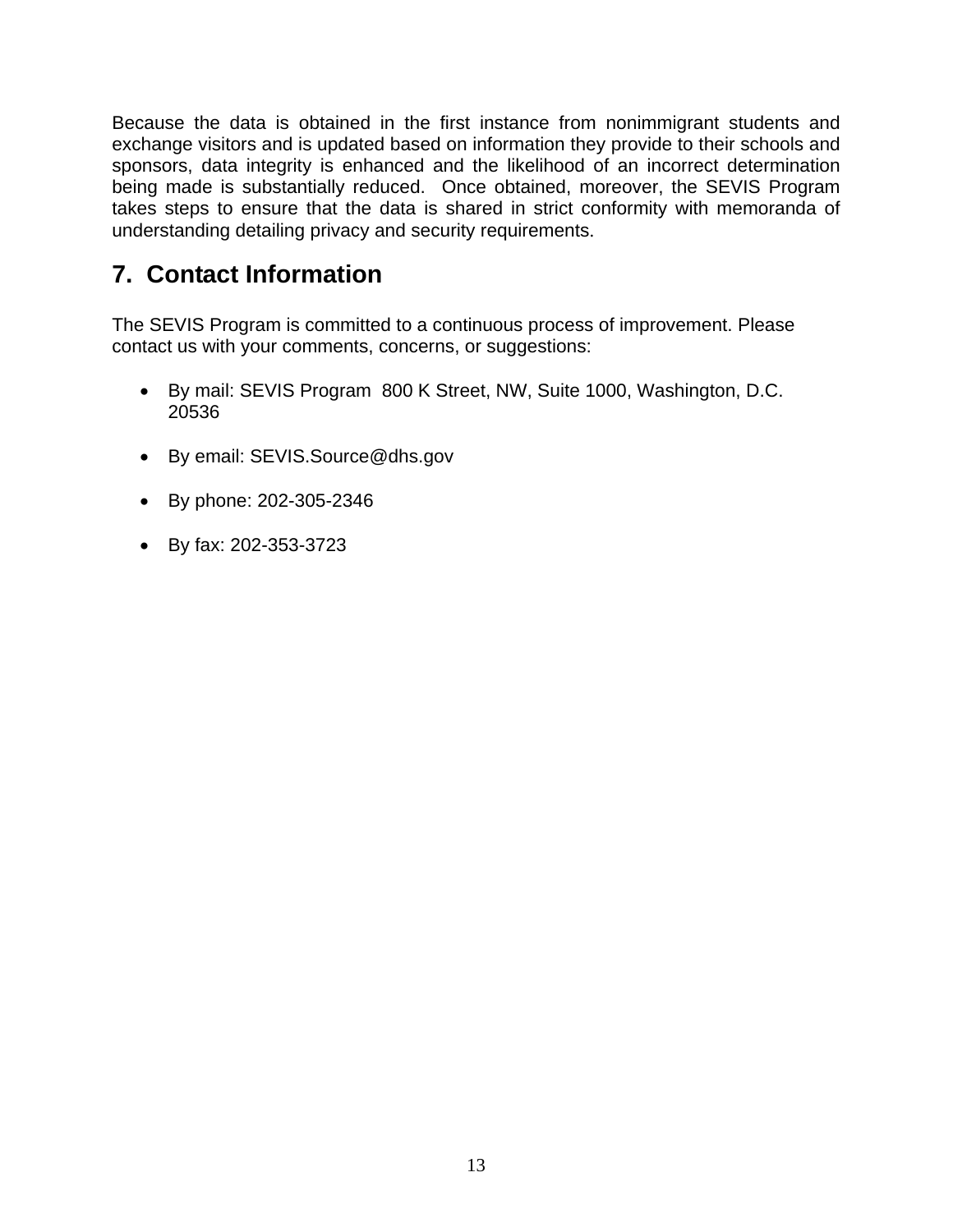## <span id="page-13-0"></span>**Appendix A: List of References**

### **1 Statutory Authority 1.1 Statutory Authorities for Protection of Information and of Information Systems**

5 U.S.C. § 552, Freedom of Information Act (FOIA) of 1966, As Amended

5 U.S.C. § 552a, Privacy Act of 1974, As Amended

Public Law 100-503, Computer Matching and Privacy Act of 1988

Public Law 107-347, E-Government Act of 2002, Section 208, Privacy Provisions, and Title III, Information Security (Federal Information Systems Management Act (FISMA))

#### **1.2 Statutory Authorities for SEVP/SEVIS**

Public Law 104-208, Illegal Immigration Reform and Immigrant Responsibility Act of 1996 Public Law 106-215, The Immigration and Naturalization Service Data Management Improvement Act of 2000 (DMIA)

Public Law 106-396, The Visa Waiver Permanent Program Act of 2000 (VWPPA) Public Law 107-56, The U.S.A. PATRIOT Act

Public Law 107-173, Enhanced Border Security and Visa Entry Reform Act of 2002 ("Border Security Act")

#### **1.3 Other Supporting Documentation and Guidance**

Arrival Departure Information System Data Elements Document (Sensitive but Unclassified) (Draft), November 10, 2003.

DHS/ICE Baseline Security Requirements for Automated Information Systems, July 18, 2003. ICE Security Requirements, printed October 30, 2003.

Interagency Border Inspection System (IBIS) Security Features User Guide, Official Use Only, October 2, 2003.

IT Security Program Handbook, Version 1.3, Sensitive Systems, Department of Homeland Security, ID-4300A, June 20, 2003.

Security Evaluation Report (SER) for the Automated Biometric Identification System (IDENT), SMI-0039-SID-214-RG-40391, March 10, 2003.

Security Evaluation Report (SER) for the Visa Waiver Permanent Program Act Support System Arrival Departure Information System (VWPPASS/ADIS), SMI-0039-SI-214-DTR-50446, October 8, 2003.

System of Records Notice for Arrival and Departure Information System (ADIS), DHS/ICE-CBP-001, 68 FR 69412 (Dec. 12, 2003).

System of Records Notice for Enforcement Operational Immigration Records

(ENFORCE/IDENT), DHS/ICE-CBP-CIS-001, 68 FR 69414 (Dec. 12, 2003).

System of Records Notice for Nonimmigrant Information System (NIIS), JUSTICE/INS-036, 68 FR 5048 (Jan. 31, 2003).

Federal Trade Commission, Privacy Online: A Report to Congress, June, 1998.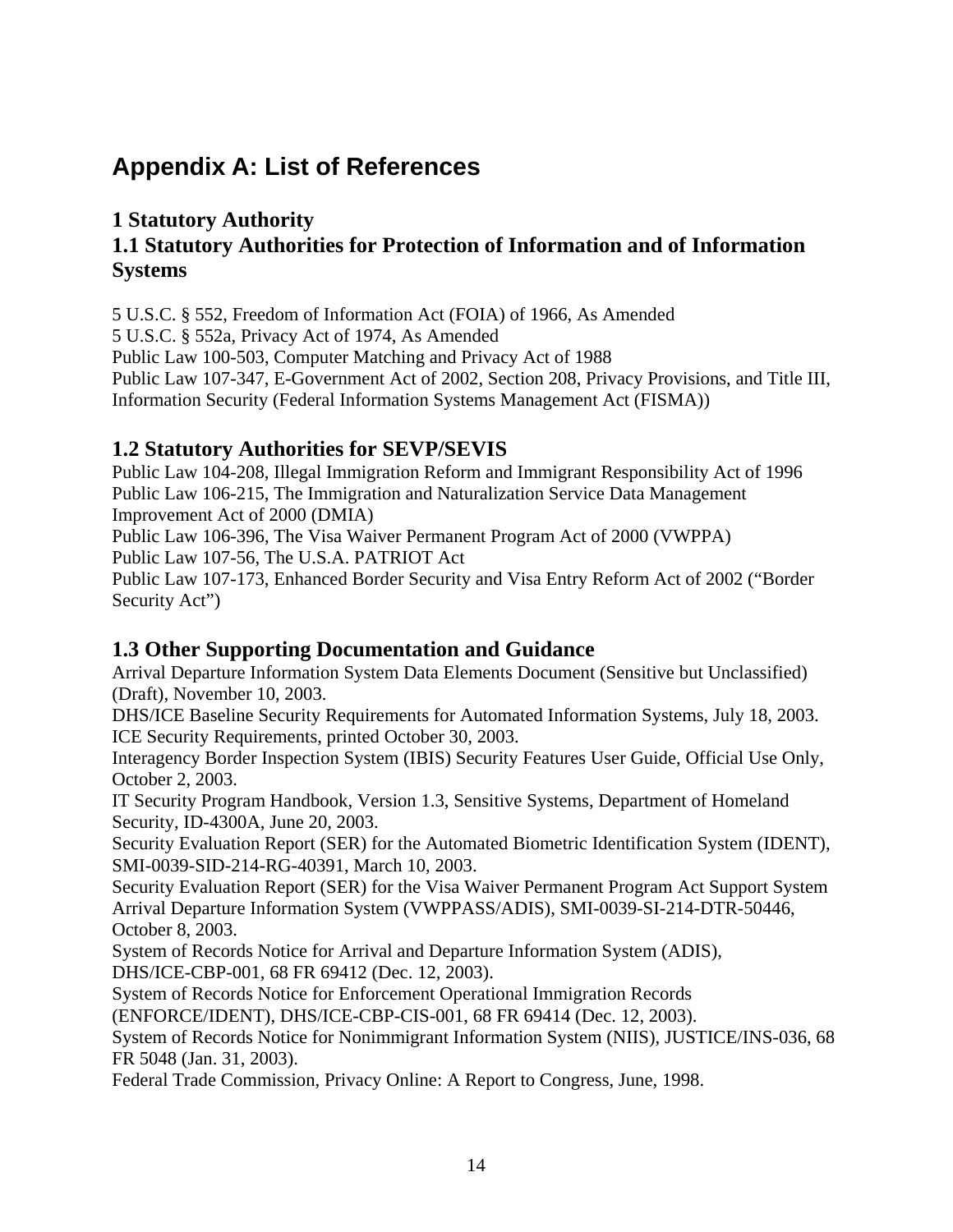OMB Guidance for Implementing the Privacy Provisions of the E-Government Act of 2002, Memorandum M-03-22, September 26, 2003.

Risk Management Guide for Information Technology Systems, NIST Special Publication 800-30, January 2002.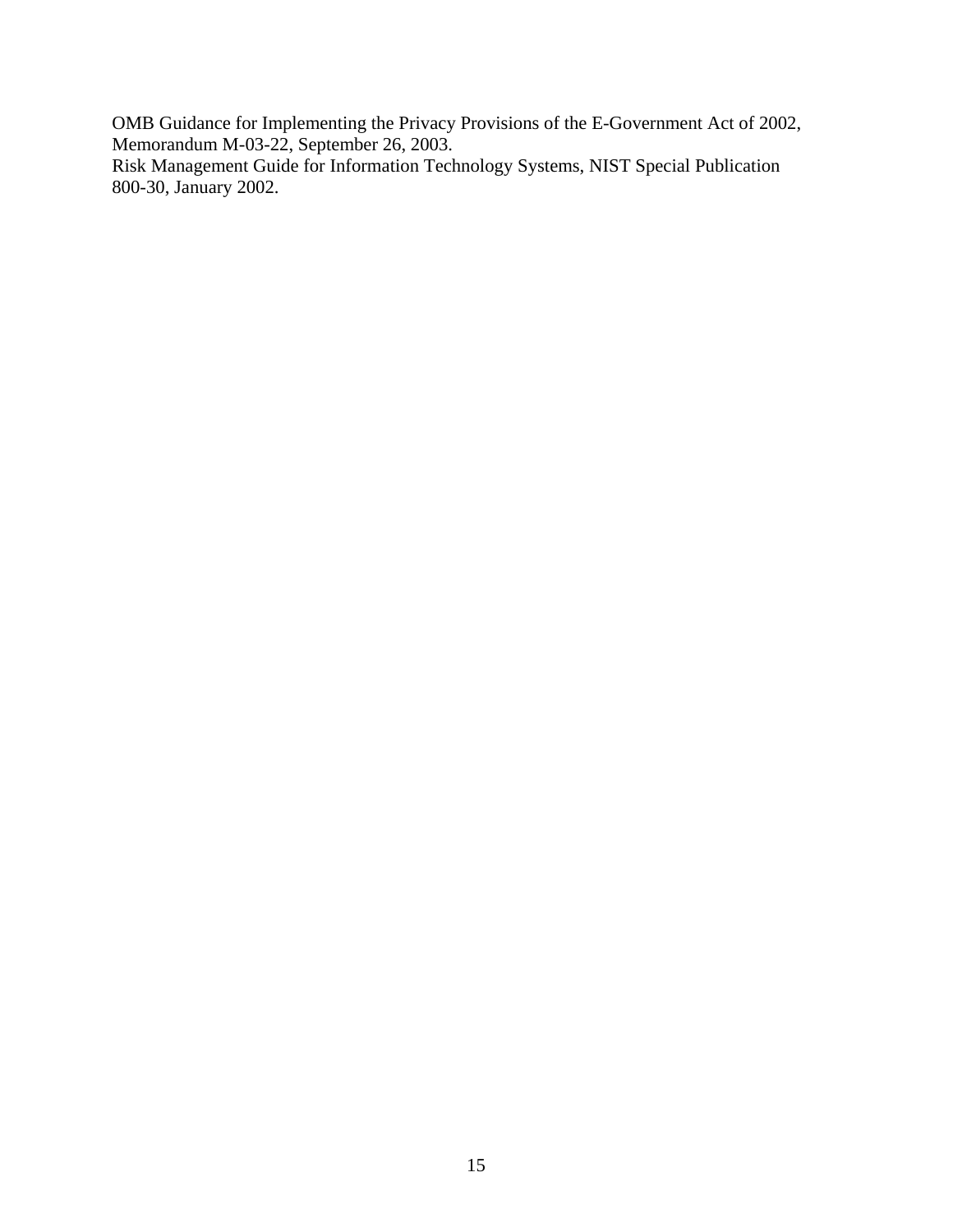# <span id="page-15-0"></span>**Appendix B: List of Acronyms**

| <b>ADIS</b>     | <b>Arrival Departure Information System</b>                       |
|-----------------|-------------------------------------------------------------------|
| <b>ARO</b>      | Alternate Responsible Officer                                     |
| <b>API</b>      | <b>Advance Passenger Information</b>                              |
| <b>APIS</b>     | <b>Advance Passenger Information System</b>                       |
| <b>BTS</b>      | <b>Border and Transportation Security</b>                         |
| <b>CBP</b>      | <b>Customs and Border Protection</b>                              |
| <b>CEU</b>      | <b>Compliance Enforcement Unit</b>                                |
| <b>CIS</b>      | Citizenship and Immigration Services                              |
| <b>CLAIMS 3</b> | <b>Computer Linked Applications Information Management System</b> |
| <b>CCD</b>      | <b>Consular Consolidated Database</b>                             |
| <b>CPT</b>      | <b>Curriculum Practical Training</b>                              |
| <b>CRU</b>      | <b>Case Resolution Unit</b>                                       |
| <b>DHS</b>      | Department of Homeland Security                                   |
| D <sub>O</sub>  | <b>District Office</b>                                            |
| <b>DOB</b>      | Date of Birth                                                     |
| DoJ             | Department of Justice                                             |
| <b>DoS</b>      | Department of State                                               |
| <b>DSO</b>      | Designated School Official                                        |
| <b>FBI</b>      | Federal Bureau of Investigation                                   |
| <b>FTP</b>      | <b>File Transfer Protocol</b>                                     |
| HQ              | Headquarters                                                      |
| <b>IBIS</b>     | <b>Interagency Border Inspection System</b>                       |
| ICE             | <b>Immigration and Customs Enforcement</b>                        |
| ID              | Identifier                                                        |
| <b>IIRIRA</b>   | Illegal Immigration Reform and Immigrant Responsibility Act       |
| <b>INA</b>      | Immigration and Nationality Act                                   |
| JDC-W           | Justice Data Center Washington                                    |
| <b>LPR</b>      | <b>Lawful Permanent Resident</b>                                  |
| <b>MOU</b>      | Memorandum of Understanding                                       |
| <b>NIIS</b>     | Nonimmigrant Information System                                   |
| <b>NIV</b>      | Nonimmigrant Visa                                                 |
| <b>NTE</b>      | Not to Exceed                                                     |
| <b>OMB</b>      | Office of Management and Budget                                   |
| <b>OPT</b>      | <b>Optional Practical Training</b>                                |
| PA              | Privacy Act                                                       |
| <b>PDSO</b>     | Principal Designated School Official                              |
| <b>PICS</b>     | Password Issuance Control System                                  |
| <b>PIA</b>      | <b>Privacy Impact Assessment</b>                                  |
| Pub. L.         | Public Law                                                        |
| POE             | Port of Entry                                                     |
| R <sub>O</sub>  | Responsible Officer                                               |
| <b>RTI</b>      | Real-Time Interface                                               |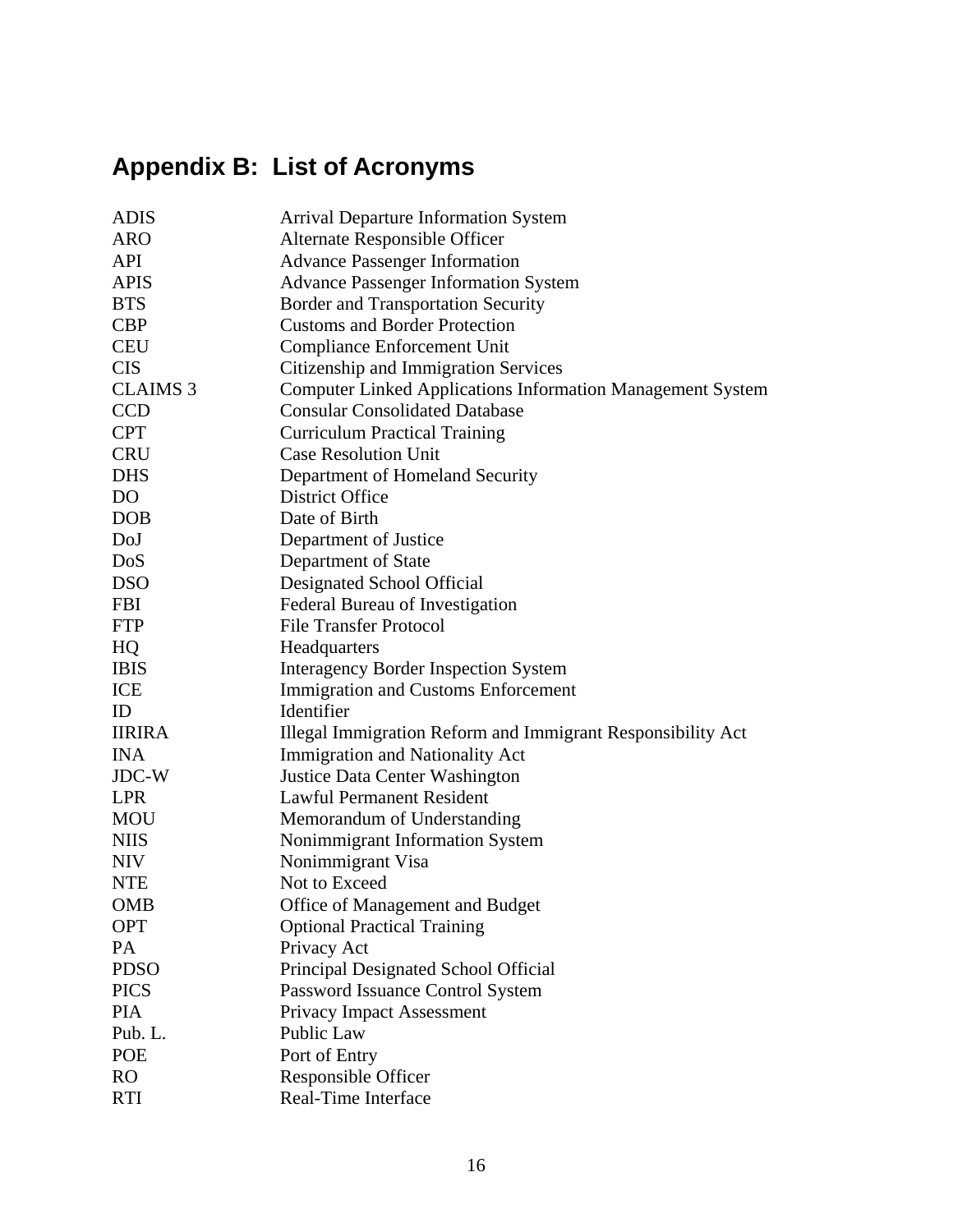| <b>Sensitive But Unclassified</b>                                                |
|----------------------------------------------------------------------------------|
| Student and Exchange Visitor Information System                                  |
| <b>Student and Exchange Visitor Program</b>                                      |
| <b>System of Records Notice</b>                                                  |
| Social Security Administration                                                   |
| Social Security Number                                                           |
| <b>United States</b>                                                             |
| USA PATRIOT ACT Uniting and Strengthening America by Providing Appropriate Tools |
| Required to Interrupt and Obstruct Terrorism Act                                 |
| United States Visitor Immigrant Status Indicator Technology                      |
|                                                                                  |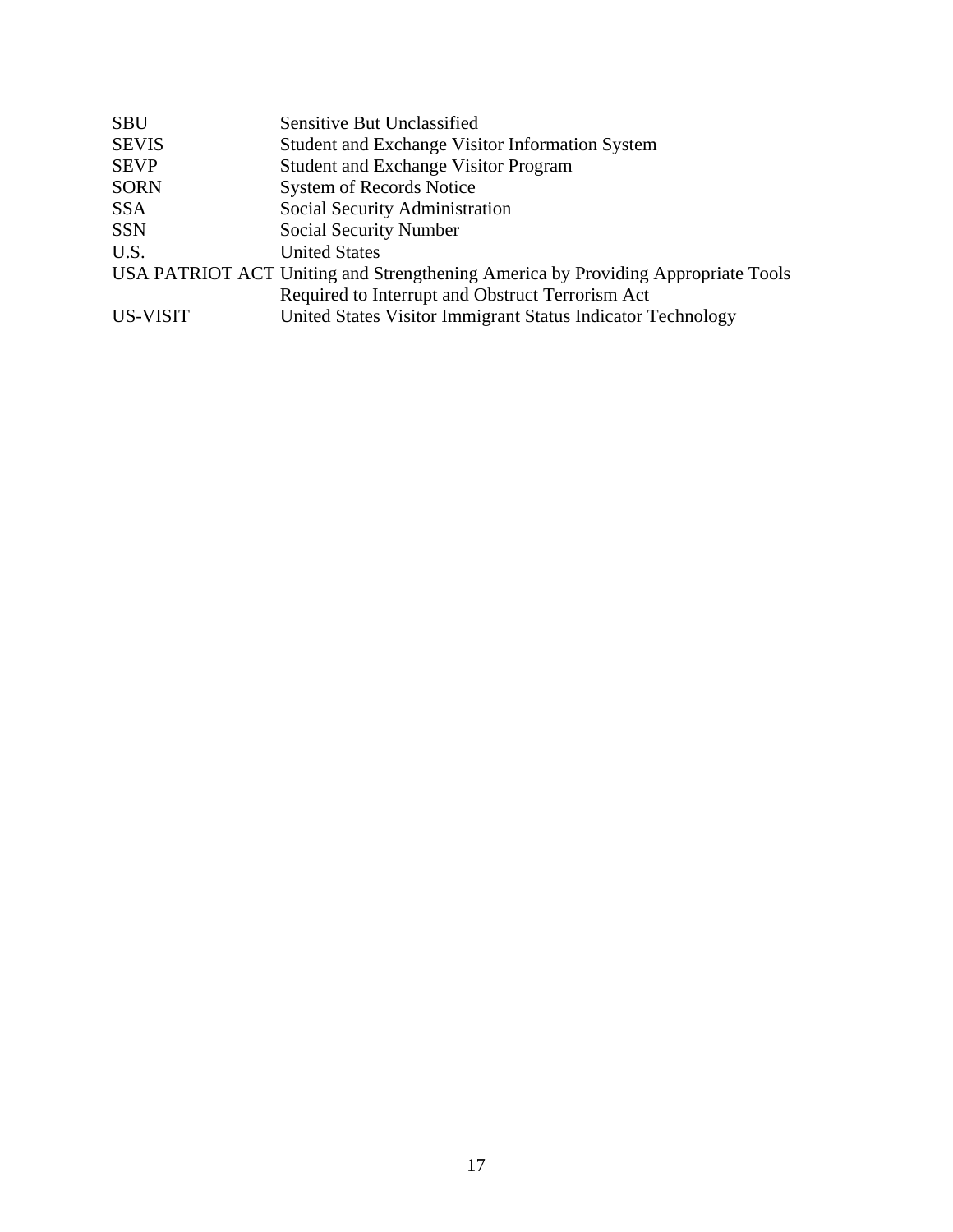## <span id="page-17-0"></span>**Appendix C: SEVIS Data Sources, Fields and Interfaces**

#### Student Data (F & M visas; Form I-20)

- Family Name
- First Name
- Middle Name
- Suffix
- Country of Birth
- Date of Birth
- Gender
- Country of Citizenship
- Certificate issued for reason
- Level of education (text if other level of education)
- Major
- Secondary major and a minor
- Program start and end date
- Normal length of study
- English proficiency required indication
- Students average cost for tuition and fees
- Living expenses
- Expenses of dependents (if dependents are listed)
- Total and number of months in academic term
- Estimate of number of months in academic term
- Students personal funds
- Foreign address
- Funds from this school and Funds from another source.
- Additional On-campus employment
- Remarks text
- U.S. address or commuter student indicator (required for continuing students)
- Driver's license number and issue state
- Social Security Number
- Individual Taxpayer Identification Number
- Current session end date
- Next session start date
- SEVIS status
- CPT employment
- OPT Employment
- Off campus employment
- Extension request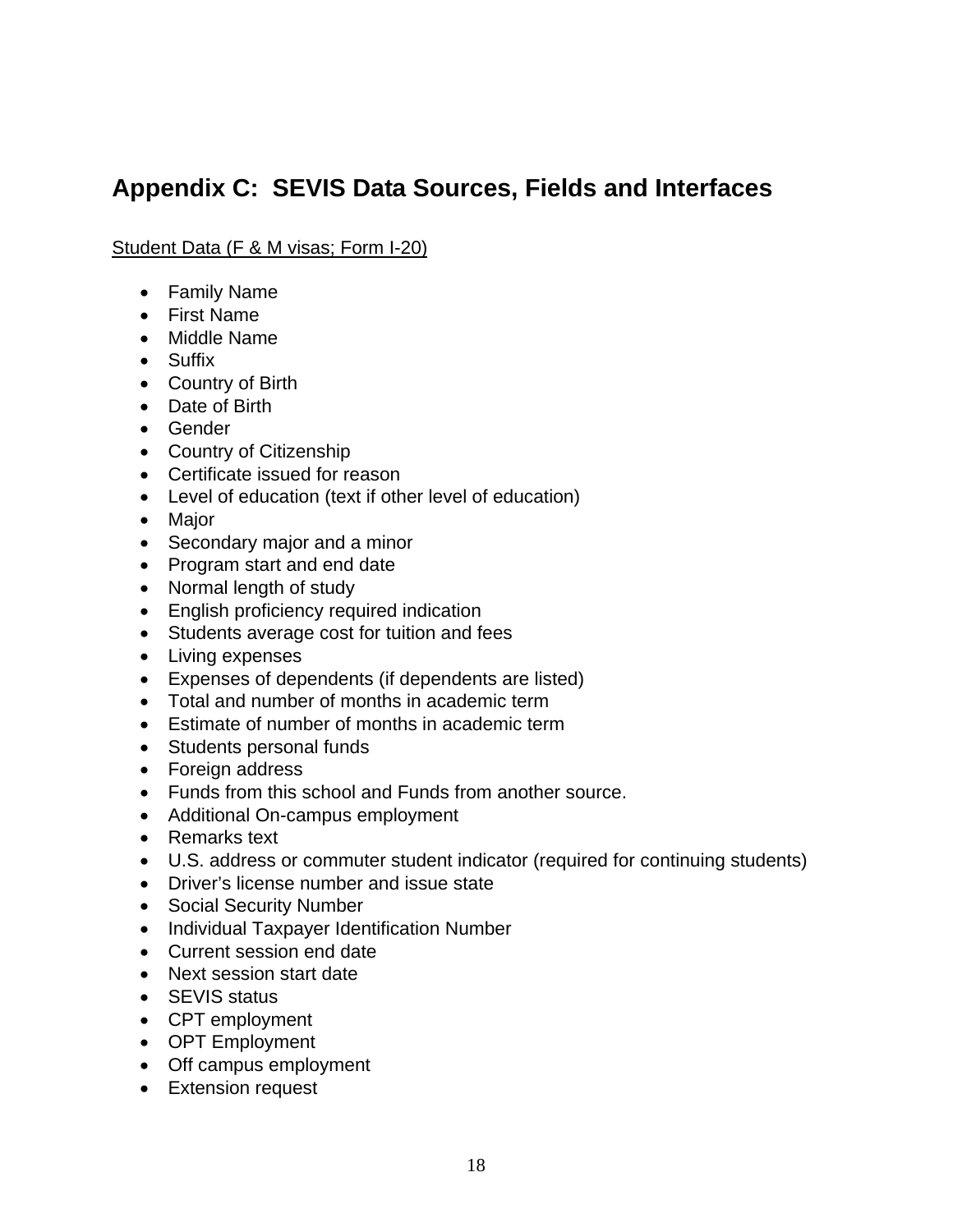- Transfer information
- Class of Admission
- Registration information
- Registration remark
- Passport Number
- Passport Issuing country
- Passport Expiration date
- Visa Number
- Post/Country of Visa Issuance
- Visa Expiration date
- I-94/Admission Number
- Port of Entry
- Date of Entry
- Re-print reason for I-20
- Drop bellow full course information
- Authorization reason
- Authorization start date
- Authorization end date
- Authorization remark
- Change of education level information
- Program completion information
- Disciplinary action information
- If convicted of crime or not
- Program extension request
- Shortening of the program information
- Reinstatement information
- SEVIS Status
- Termination information
- Transfer information
- Employment type
- Employment start date
- Employment end date
- Employer name
- Employer address
- Full time/Part time Employment
- How/Why employment is related to curriculum
- Employment remark
- Recommended for authorized employment
- Off campus employment type

#### Exchange Visitors Data: (J visa; Form DS 2019)

• Family Name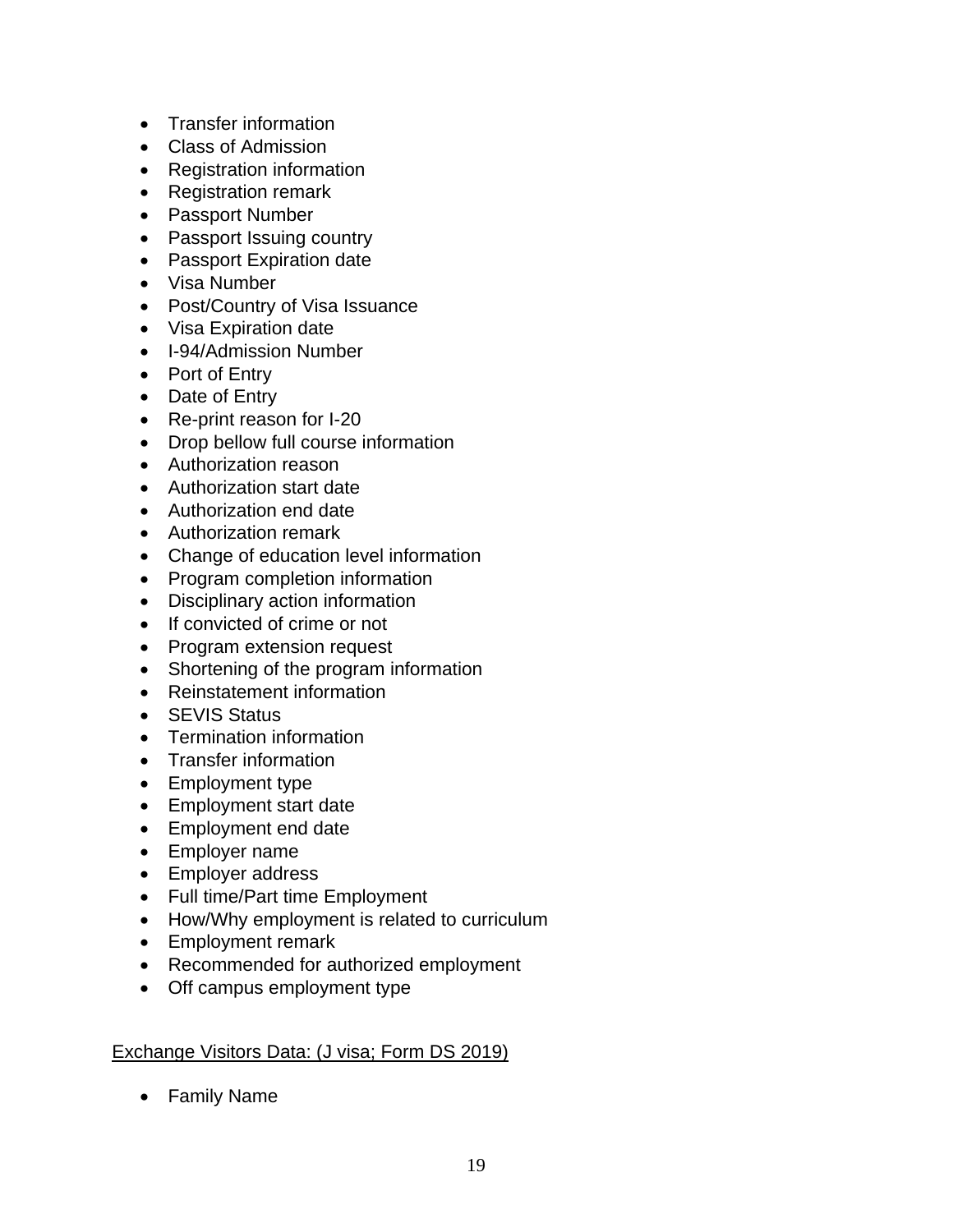- First Name
- Middle Name
- Suffix
- Country of Birth
- City of Birth
- Date of Birth
- Gender
- Country of Citizenship
- Program start and end date
- SEVIS status
- Country of legal permanent resident
- Exchange Visitor category
- Subject/field description
- Subject/Field remarks
- Creation reason
- Name and address of site of activity
- Funding information
- Change of category request information
- Correct minor or technical infraction request information
- Program end information
- Completion reason
- Completion date
- Completion remark
- Extension beyond the maximum duration of participation request information
- Extension within the maximum duration of participation request information
- Reprint reason for DS-2019 form
- Termination information
- Total estimated financial support
- Indicator for receiving funding for international exchange from U.S. Government
- Financial organization name and support amount
- Personal funds
- Transfer Information

#### Dependent data:

- Family name
- First Name
- Middle Name
- Suffix
- Date of birth
- City of birth
- Country of birth
- Country of legal permanent residence
- Country of Citizenship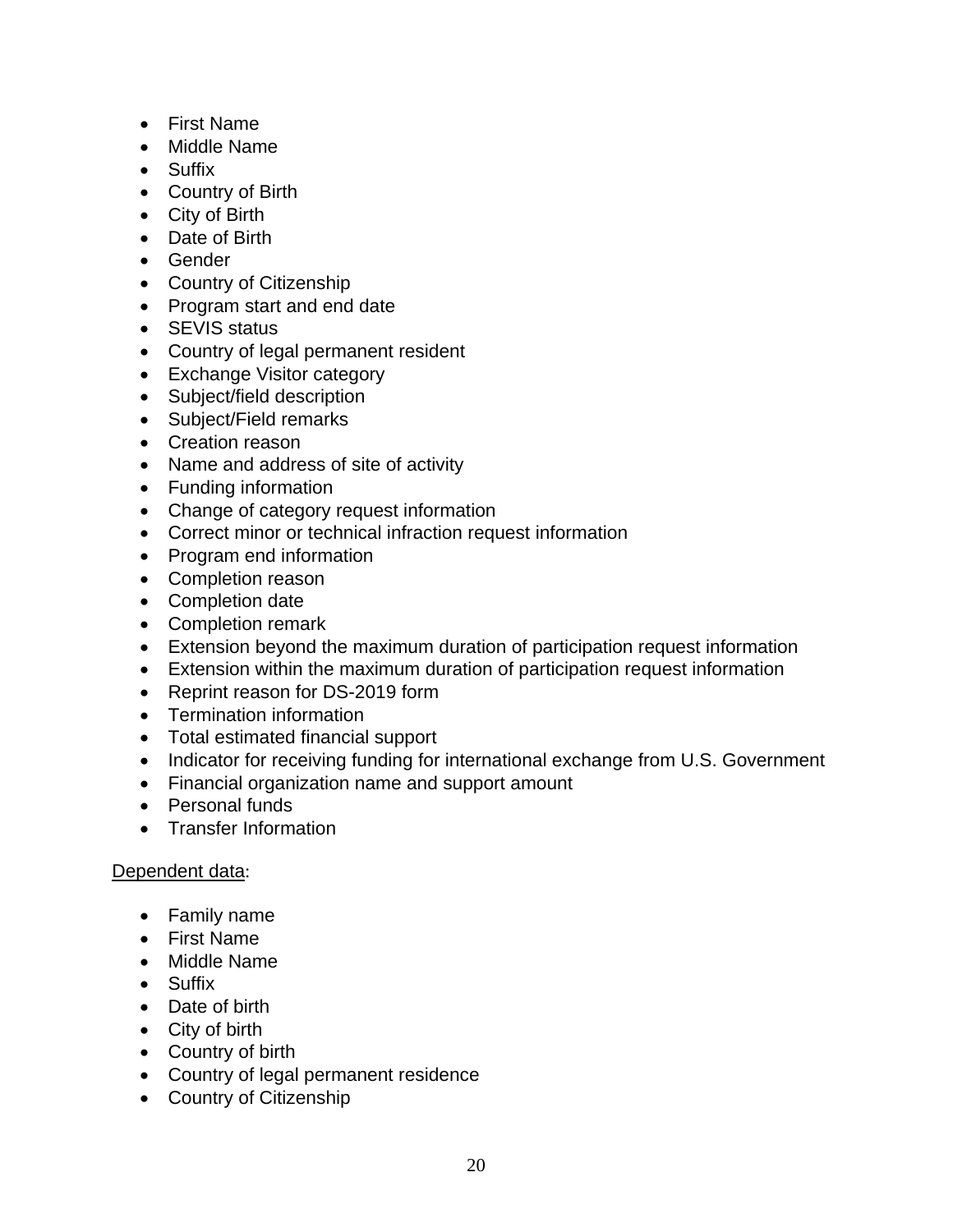- Gender
- Relationship
- Remarks
- SEVIS Status

#### School Data: (Form I-17)

- Name of school
- Mailing address of school
- Phone number
- Public/Private school type indicator
- Education school is engaged in
- School's sessions are based on
- Registration begin date(s) up to 20
- Date school was established
- Location of school
- Mailing address of campus
- Name and address of owner
- Purpose of Petition
- Authorization under which school operates
- Association or agency that approved school
- Nature of subject matter taught
- Degrees available
- School is engaged in
- Sessions are held
- Requirements for admission
- Courses of study and time necessary to complete each
- Requirements for graduation
- Causes for expulsion
- Average annual number of students
- Approximate annual total cost
- Role
- For each school official: name; title; address; phone number, e-mail address; citizenship (U.S. citizen or lawful permanent resident (LPR))
- A-Number
- Campus name
- Campus address
- Location
- Mailing address of the school
- Creation date
- Update date
- Last updated by user

#### Sponsor Data: (Forms DS-3026 and 3037)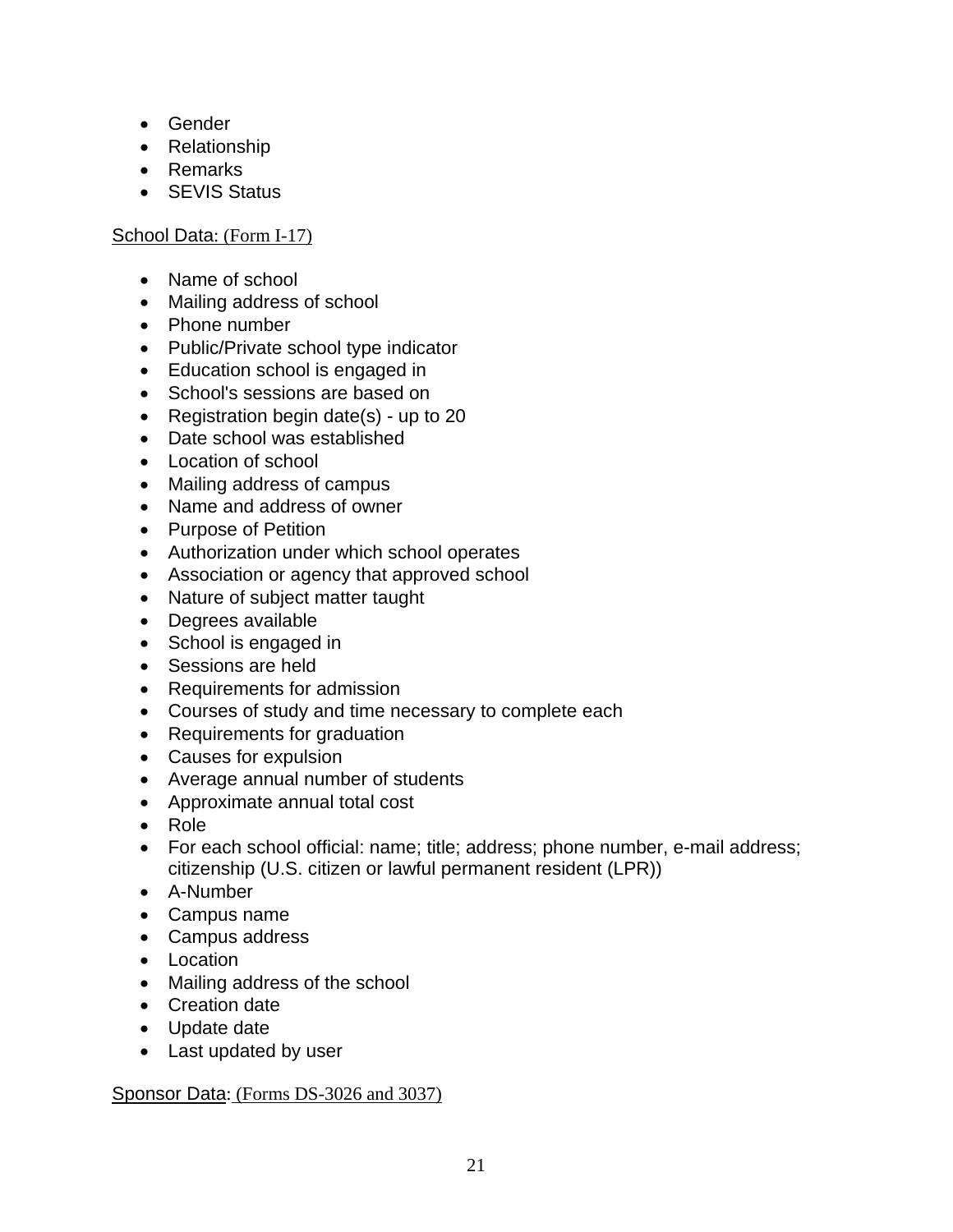- Name of sponsoring organization
- Business Address Line 1 of sponsoring organization
- Business Address Line 2 of sponsoring organization
- Business city of sponsoring organization
- Business state of sponsoring organization
- Business zip code +4 of sponsoring organization
- First name of the responsible officer
- Last name of the responsible officer
- Title of responsible officer
- Telephone number of responsible officer
- Type of application
- Existing program number if type is Currently Designated Sponsor (is being removed in release 4.14)
- Number of DS-2019 submitted
- Number of DS-2019 allowed
- At least one category along with its number of participants and corresponding duration
- The method of selection and arrangements for financial support of exchange visitor while in the U.S.
- Purpose or objective
- Outline of proposed activities
- Arrangements for supervision
- Role of other organizations associated with program
- First name of chief executive officer or equivalent
- Last name of chief executive officer or equivalent
- Title of officer
- Name of authorizing body
- Question if officer is U.S. citizen or LPR
- A-Number (if officer is an LPR)
- Question if officer is already participating in SEVIS
- User ID of officer
- Officer's e-mail address
- Questions regarding the program
- Mailing Address Line 1 of organization
- Mailing Address Line 2 of organization
- Mailing city of organization
- Mailing state of organization
- Mailing zip code +4 of organization
- Middle name of the responsible officer
- Suffix of the responsible officer
- Fax number of responsible officer
- First name of alternate responsible officer
- Middle name of alternate responsible officer